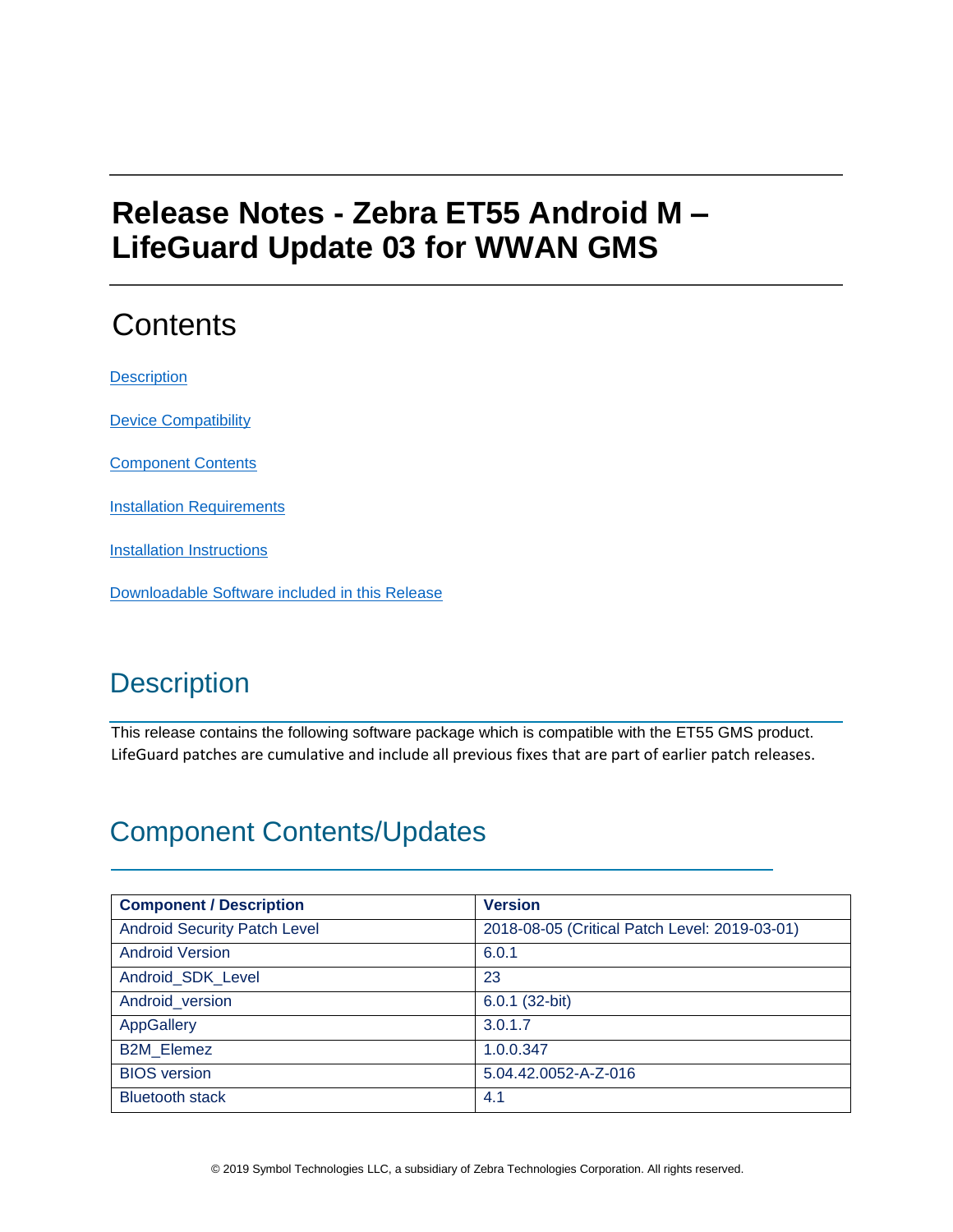| <b>BT Firmware</b>                                               | BCM4354 003.001.012.0404.1391 |
|------------------------------------------------------------------|-------------------------------|
| <b>Build Number</b>                                              | 03-21-20.00-MG-U03-STD        |
| Data_Analytics                                                   | 1.0.2.1859                    |
| Datawedge                                                        | 7.0.4                         |
| Device Patch Version                                             | 3                             |
| <b>DWDemo</b>                                                    | 2.0.13                        |
| <b>EMDK</b>                                                      | 7.0.0.2000                    |
| Enterprise Keyboard Manager ("added as a<br>system application") | 1.9.0.9                       |
| <b>File Browser</b>                                              | 1.19.1.5                      |
| License Manager                                                  | 3.1.1                         |
| Linux_kernel                                                     | 3.14.55 (64-bit)              |
| <b>MXMF</b>                                                      | 8.2.4.8                       |
| <b>NFC</b>                                                       | 8.1.24                        |
| <b>OSX</b>                                                       | <b>INTL.60.6.6.4</b>          |
| <b>Product Build Number</b>                                      | 03-21-20.00-MG-U03-STD        |
| <b>RD Client</b>                                                 | 1.01.03                       |
| RxLogger                                                         | 4.61.0.0                      |
| <b>Scanner Firmware</b>                                          | PAABLC44-001-R01              |
| Scanning_Framework                                               | 19.53.37.0                    |
| <b>SOTI</b>                                                      | 13.3.0. Build 1059            |
| <b>StageNow</b>                                                  | 3.1.1.1019                    |
| <b>Touch</b>                                                     | 2.2.AA                        |
| <b>TXE FW</b>                                                    | 1.2.1.1153                    |
| <b>UPLMC FW version</b>                                          | <b>UPLMC 0065 08</b>          |
| Wi-Fi                                                            | FUSION BA 3 10.0.4.012 M      |

#### **1. CFE v3 Updates:**

CFE-ET55-M-XX-032120-G-00-03.zip (GMS)

• Android Security Patch Level: 2018-08-05 (Critical Patch Level: 2019-03-01)

Use the below link to see the Android Security bulletin for more information: <https://source.android.com/security/bulletin/>

- Updated below mentioned components:
	- o Mx MF (8.2.4.8)
		- SPR34771 Resolved an issue wherein sync was not proper while checking with access manager for permission with Mx component.
	- o Bluetooth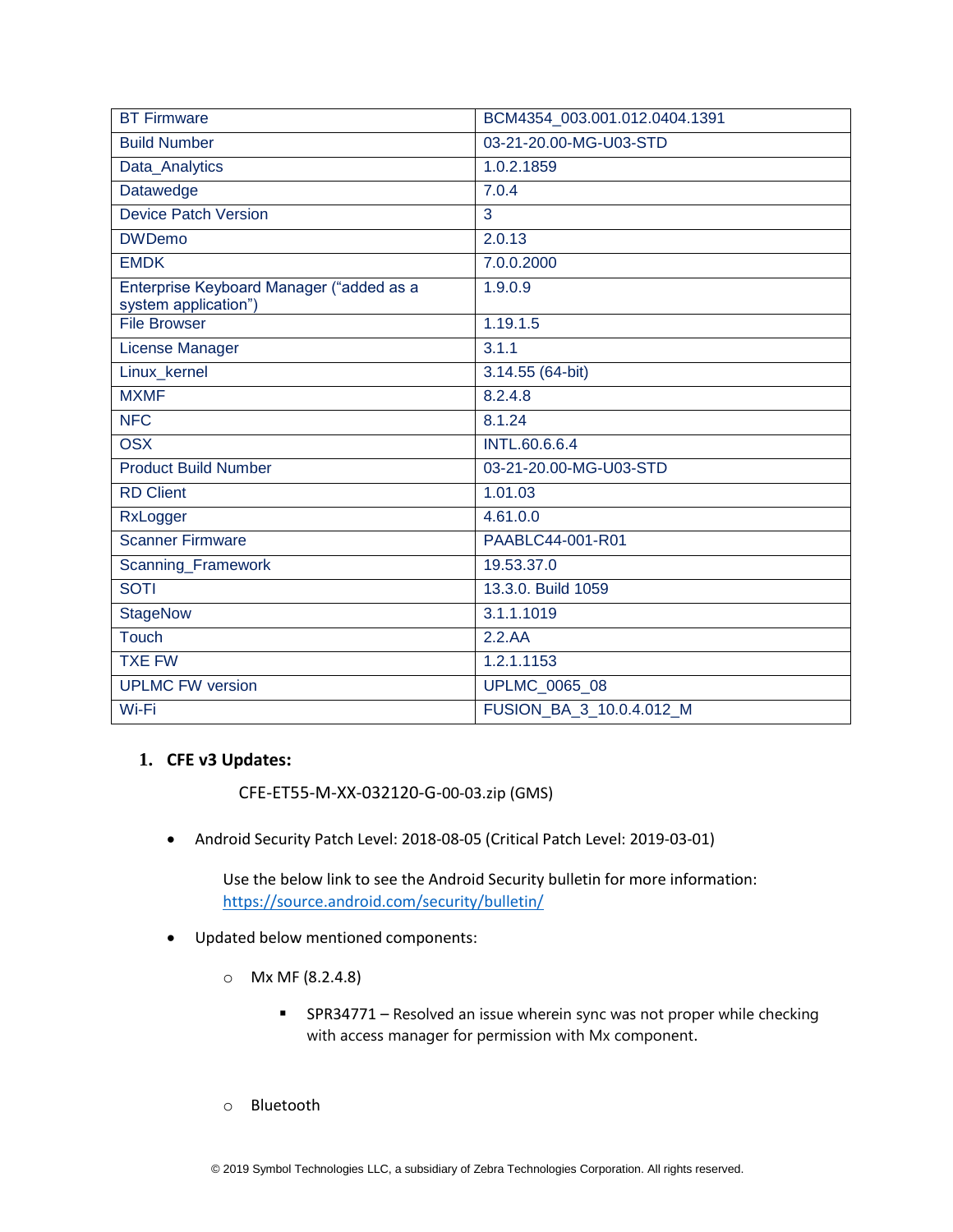- SPR35735 Resolved an issue where more than 7 HID devices were not connecting.
- o SPR36162 Added Support for Dex
- o Zebra License Manager (3.1.1) has been included.
- o Data Analytics changes:
	- DataAnalytics has been renamed to Zebra Data Service.
	- DAInBuiltDCA has been renamed to Zebra Data Service Plugin.
	- SettingsEULA has been renamed to Zebra Data Services.
- o Cellular Manager (6.0.16)
	- Enhanced the Cellular data toggle UI to confirm the user confirmation on E4755 Modem devices.

## <span id="page-2-0"></span>Device Compatibility

This software release has been approved for Android ET55 M GMS models mentioned below.

| Device              | <b>Operating System</b>      |
|---------------------|------------------------------|
| ET55GE-G15E-00A6    | Android 6.0.1                |
| ET55GT-G15E-00A6    | Android 6.0.1                |
| ET55TE-G15E-00A6    | Android 5.1.1, Android 6.0.1 |
| ET55TT-G15E-00A6    | Android 5.1.1, Android 6.0.1 |
| ET55TT-G15E-00IN    | Android 5.1.1, Android 6.0.1 |
| ET55TT-G15E-00A6-EU | Android 5.1.1, Android 6.0.1 |
| ET55TE-G15E-00IN    | Android 5.1.1, Android 6.0.1 |
| ET55TE-G15E-00A6-EU | Android 5.1.1, Android 6.0.1 |
| ET55BE-G15E-00A6    | Android 5.1.1, Android 6.0.1 |
| ET55BE-G15E-00US    | Android 5.1.1, Android 6.0.1 |
| ET55BT-G15E-00A6    | Android 5.1.1, Android 6.0.1 |
| ET55BT-G15E-00US    | Android 5.1.1, Android 6.0.1 |

### <span id="page-2-1"></span>Installation Requirements

ADB installed on the PC (including adb drivers) USB debugging turned ON (from Developer options) ET55 GMS has at least: Version 03-21-20-MG-0R-M1-U00-STD build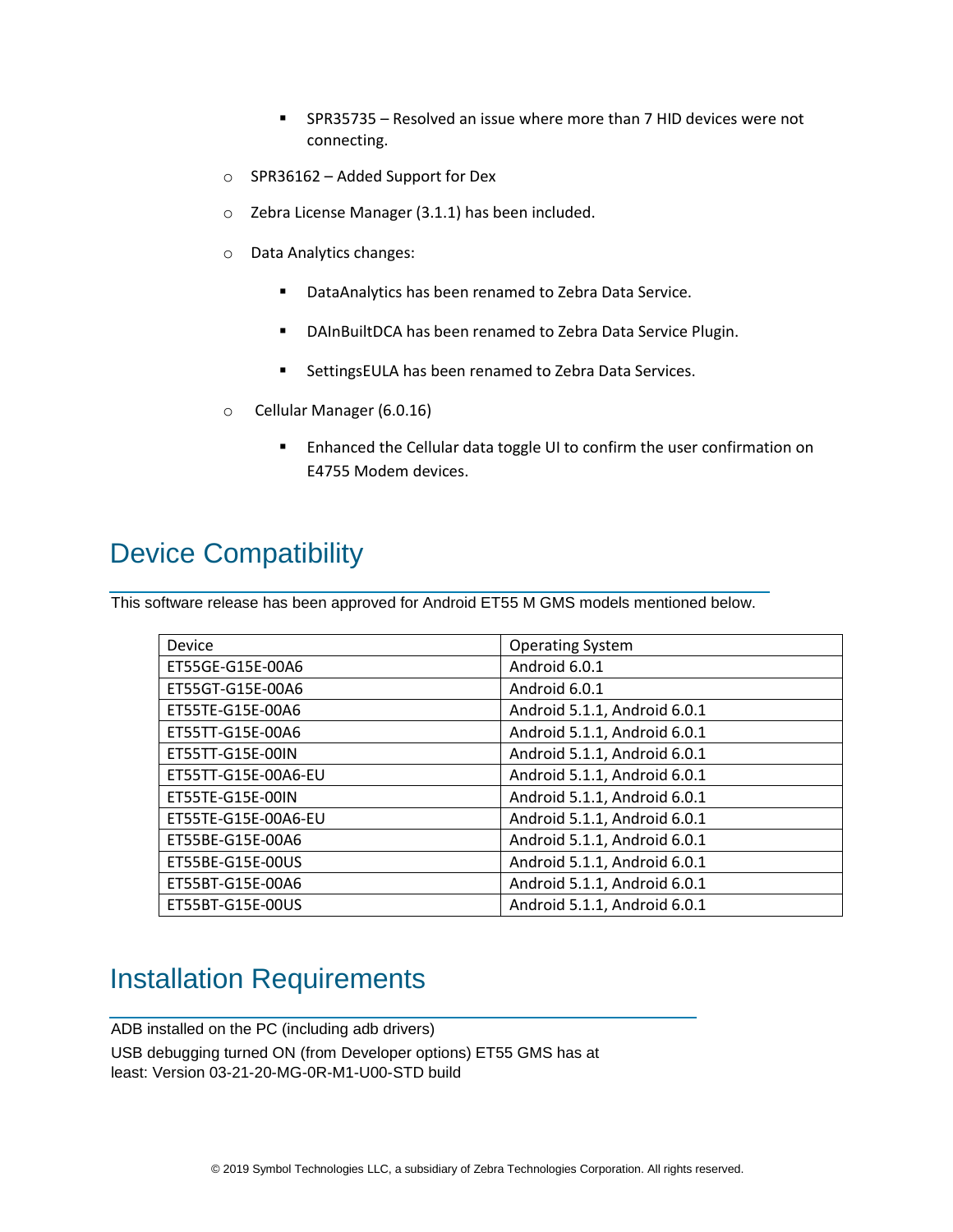### <span id="page-3-0"></span>Installation Instructions

BEFORE UPDATING THE OS IMAGE, EXTERNAL POWER MUST BE APPLIED TO THE TERMINAL VIA USB CHARGING CABLE OR CRADLE.

PLEASE ENSURE BATTERY LEVEL IS > 30%

CFE v3 HAS BEEN RELEASED IN THIS POSTING.

CFE v3:

- CFE-ET55-M-XX-032120-G-00-03.zip (GMS)
- 1) If the device has 03-21-20-MG-0R-M1-U00-STD build

To see what GMS build version is currently on the device, go to "Settings" and scroll down to "About tablet" scroll down to **"**Build Fingerprint" If it shows 03-21-20-MG-0R-M1-U00-STD the device has base build

AND

To see what GMS patch version is currently on the device, go to "Settings" and scroll down to "About tablet" Then select "**SW Components** "Scroll down to Device Patch Version:

If "Device Patch Version: 0 "the device has base build, if it shows 1 it has UPDATE 01 installed, if it shows 2 it has UPDATE 02 installed. If is shows 3 then it has updated CFE3

2) If the device is having AUO display the device cannot be downgraded to the older OS RevA(v01-08- 20)/RevB(v02.14.30)/RevC(v03.21.20 base build) or to the L OS

To find the display type please run the below command in ADB shell "getprop ro.boot.spid".

If the line [ro.boot.spid]: [0000:0000:000a:0007:000a:**0005**] is present then the device is having the AUO 8" display.

Or,

From Settings->About tablet->SW Components->Touch Config ->f1.**0b**.01.01.00.00 Display type is checked from second parameter **0b**, means device is having AUO 8" display.

Software update procedure for ET55:

- 1. For applying the patch, please refe[r](https://www.zebra.com/content/dam/zebra_new_ia/en-us/software/operating-system/ET5X%20Operating%20System/Zebra-ET5x-Android-Flashing-Procedure.pdf) [Zebra\\_ET5x\\_Android\\_Flashing\\_Procedure.pdf](https://www.zebra.com/content/dam/zebra_new_ia/en-us/software/operating-system/ET5X%20Operating%20System/Zebra-ET5x-Android-Flashing-Procedure.pdf)
- 2. There are two ways to Check the Android Patch Level after installing the update package in the device,
	- a. Settings->About tablet-> SW Components->Device Patch Version: 3